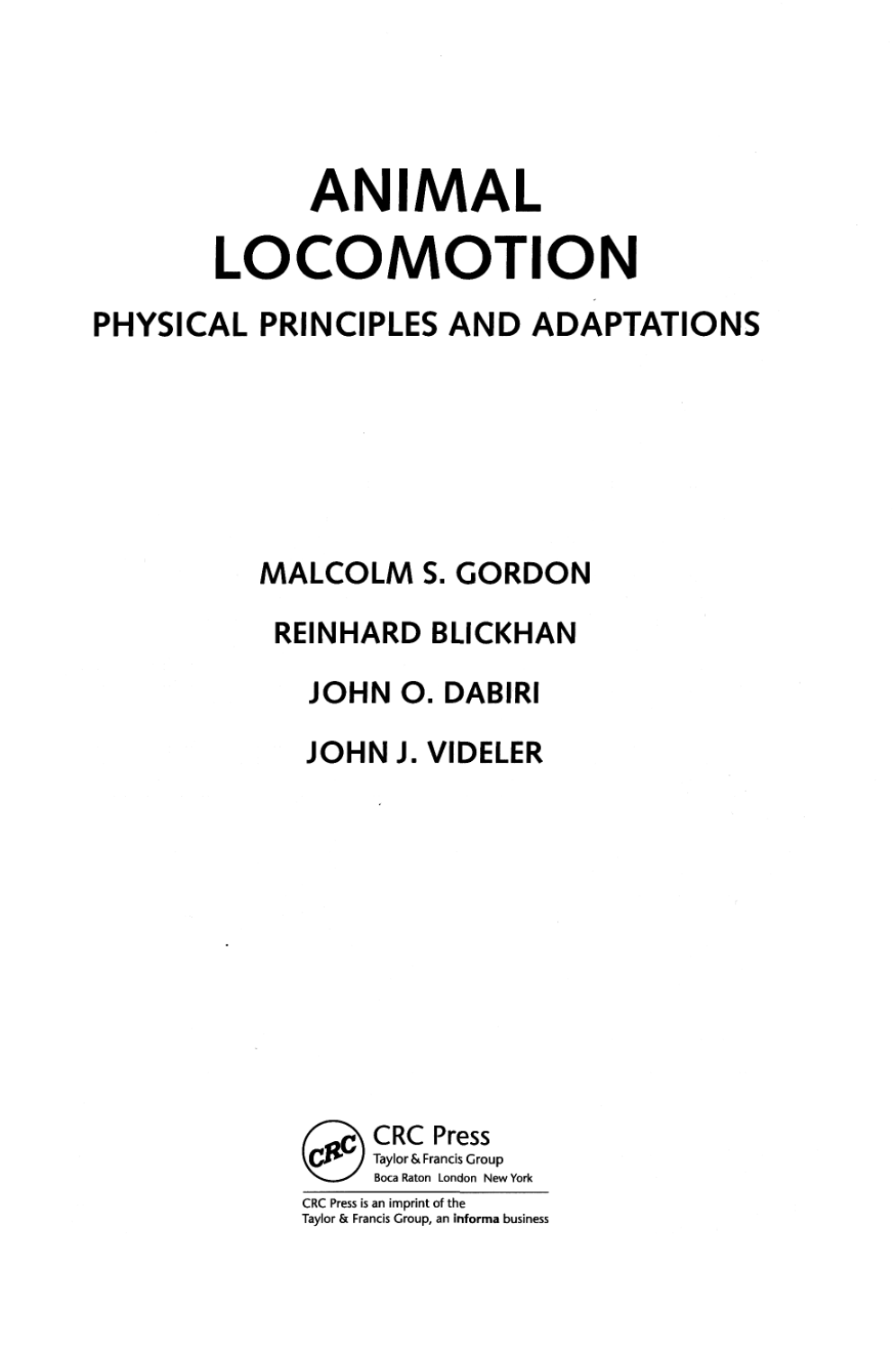# CONTENTS

Preface / ix Acknowledgments / xiii Authors / xv

## 1 • BASICS /Ol

- 1.1 Introduction / 1
- 1.2 Life on Earth / 1
- 1.3 Perspectives / 2
- 1.4 Frameworks / 2
	- 1.4.1 Organization and Structure / 2
	- 1.4.2 Emergent Properties / 3
- 1.5 Meta-Issues / 3
- 1.6 Additional Considerations / 4
	- 1.6.1 More about the Fossil Record / 4
	- 1.6.2 Scaling for Size / 4
	- 1.6.3 Statistics / 5
	- 1.6.4 Multivariate Processes / 5
	- 1.6.5 Physical Chemistry and Thermodynamics / 5

1.7 Frontiers / 6

References / 6

#### **2 • ANIMALBIODIVERSITY:ORIGINSAND EVOLUTION/09**

- 2.1 Introduction / 9
- 2.2 Understanding Animal Biodiversity / 10
	- 2.2.1 Classification, Taxonomy, and Systematics / 10
- 2.2.2 Databases / 11
- 2.2.3 Ciadistics / 12
- 2.2.4 The Tree of Life/ 14
- 2.3 Where Animals Live
	- and Have Lived / 15
		- 2.3.1 Ecological Niches / 15
		- 2.3.2 Habitats, Environments,
			- and Ecosystems / 18
- 2.4 The Record of Animal Evolution / 19
	- 2.4.1 The Geological Timescale / 19
	- 2.4.2 Plate Tectonics and Biogeography / 19
	- 2.4.3 Paleontology, Ichnology, and

Taphonomy / 21

- 2.4.4 Major Features of the Record/ 22
- 2.5 Organic Evolution / 22
	- 2.5.1 Evolution Defined / 23
	- 2.5.2 Evolutionary Process / 23
	- 2.5.3 Speciation / 24
	- 2.5.4 Phylogeny / 24
	- 2.5.5 Adaptation / 25
- References / 25
- **3 SWIMMING/29** 
	- 3.1 Introduction / 29
		- 3.1.1 Evolutionary Origins of Swimming / 29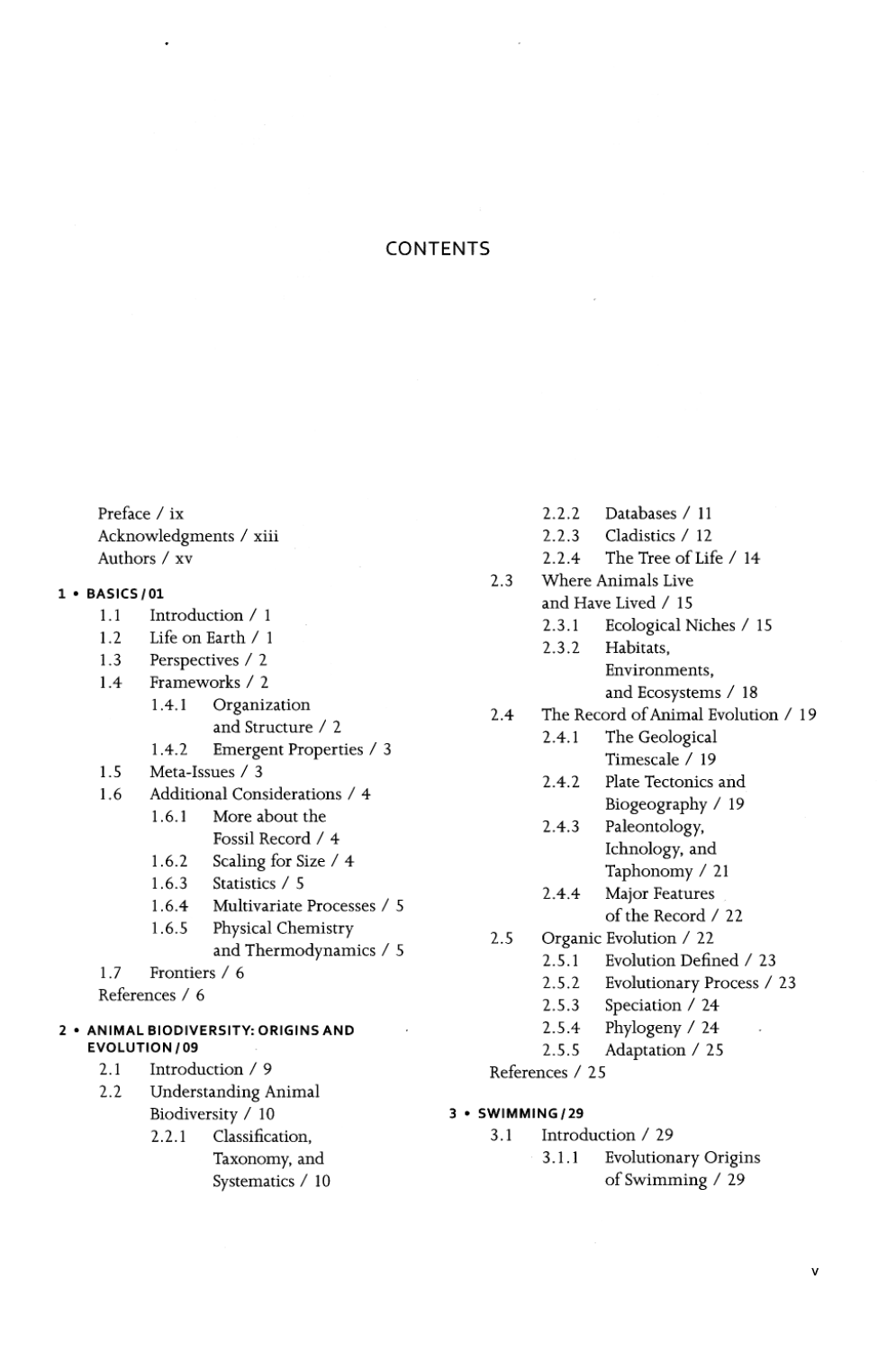|      | 3.1.2  | Phylogeny,                         |
|------|--------|------------------------------------|
|      |        | Biodiversity, and                  |
|      |        | Environments / 30                  |
|      | 3.1.3  | Anatomy, Functional                |
|      |        | Morphology,                        |
|      |        | Biomechanics,                      |
|      |        | Kinematics, and                    |
|      |        | Physiology / 31                    |
|      |        | 3.1.3.1 Anatomy / 32               |
|      |        | 3.1.3.2<br>Functional              |
|      |        | Morphology,                        |
|      |        | Biomechanics, and                  |
|      |        |                                    |
|      |        | Kinematics / 32                    |
|      |        | Physiology / 34<br>3.1.3.3         |
|      | 3.1.4  | Swimming Modes / 34                |
| 3.2  |        | Quantifying Fluid Motion:          |
|      |        | The Lagrangian Perspective / 35    |
|      | 3.2.1  | Lagrangian Coherent                |
|      |        | Structures / 38                    |
| 3.3  |        | Quantifying Fluid Motion:          |
|      |        | The Eulerian Perspective / 40      |
|      | 3.3.1  | Bernoulli's Equation / 42          |
| 3.4  |        | Quantifying Flow Unsteadiness / 44 |
| 3.5  |        | Scaling in Animal Swimming / 45    |
|      |        | 3.5.1 Viscosity / 47               |
|      | 3.5.2  | Buoyancy / 47                      |
|      | 3.5.3  | Surface Tension / 48               |
|      | 3.5.4  | Thermal Convection / 48            |
| 3.6  |        | Scaling Unsteady Flows / 49        |
| 3.7  |        | Practical Examples of              |
|      |        | Biological Scaling / 50            |
|      | 3.7.1  | Ontogenetic Scaling / 51           |
|      | 3.7.2  | Phylogenetic Scaling / 54          |
| 3.8  |        | Vorticity and Aquatic              |
|      |        | Locomotion / 56                    |
| 3.9  |        | A Model of Vorticity Creation      |
|      |        | during Aquatic Locomotion / 59     |
| 3.10 |        | Boundary Layer Separation          |
|      |        | from Aquatic Animals / 61          |
|      | 3.10.1 | Surface Shape and <sup>.</sup>     |
|      |        | Motion Indicators                  |
|      |        | of Flow Separation / 61            |
|      | 3.10.2 | Surface Vorticity                  |
|      |        | Indicators of                      |
|      |        | Flow Separation / 62               |
| 3.11 |        | Kinematics and Dynamics of         |
|      |        | Aquatic Animal Vortex Wakes / 63   |
|      | 3.11.1 | <b>Rules Governing</b>             |
|      |        | Wake Vortex Motion / 65            |
| 3.12 |        | <b>Estimating Swimming Forces</b>  |
|      |        | Based on the Animal Wake / 66      |
|      |        | 3.12.1 Steady Flow / 66            |

- 3.12.2 Unsteady Flow in
	- an Infinite Volume / 67
- 3.12.3 Unsteady Flow in a Finite Volume / 67
- 3.13 The Vortex Force and Wake Vortex Added-Mass / 69 3.13.1 Added-Mass / 70
- 3.14 A Model for Locomotive Forces Based on Wake Vortex Impulse and Added-Mass / 71
- 3.15 Jellyfish Phylogenetic Scaling Revisited / 73
- 3.16 Wake-Based Models of Animal Swimming without Vorticity / 75
- 3.17 Energetic Efficiency of Swimming / 76
- 3.18 Classic Swimming Models: Undulatory Locomotion / 80
- 3.19 Classic Swimming Models: Locomotion at Low Reynolds Numbers / 83
- 3.20 Flagellar Propulsion / 84
- 3.21 Classic Swimming Models: Group Dynamics in Aquatic Locomotion / 86 3.21.1 Vortex Interactions / 86 3.21.2 Animal Interactions / 88
- References / 90

## **4 • NATURAL FLIGHT/93**

- 4.1 Introduction / 93
- 4.2 History of Animal Flight Research / 94
	- 4.2.1 Early Observations and Ideas / 94
	- 4.2.2 Ancient Natural History / 95
	- 4.2.3 Emerging Concepts / 96
	- 4.2.4 The Discovery of Aerodynamic Principles / 99
	- 4.2.5 Understanding Flight / 100
	- 4.2.6 An Explosion of
	- Scientific Research / 102
- 4.3 How Nature Creates Lift, Thrust (and Drag) / 102
	- 4.3.1 A General Aerodynamic Model for an Animal in Steady Powered Flight / 103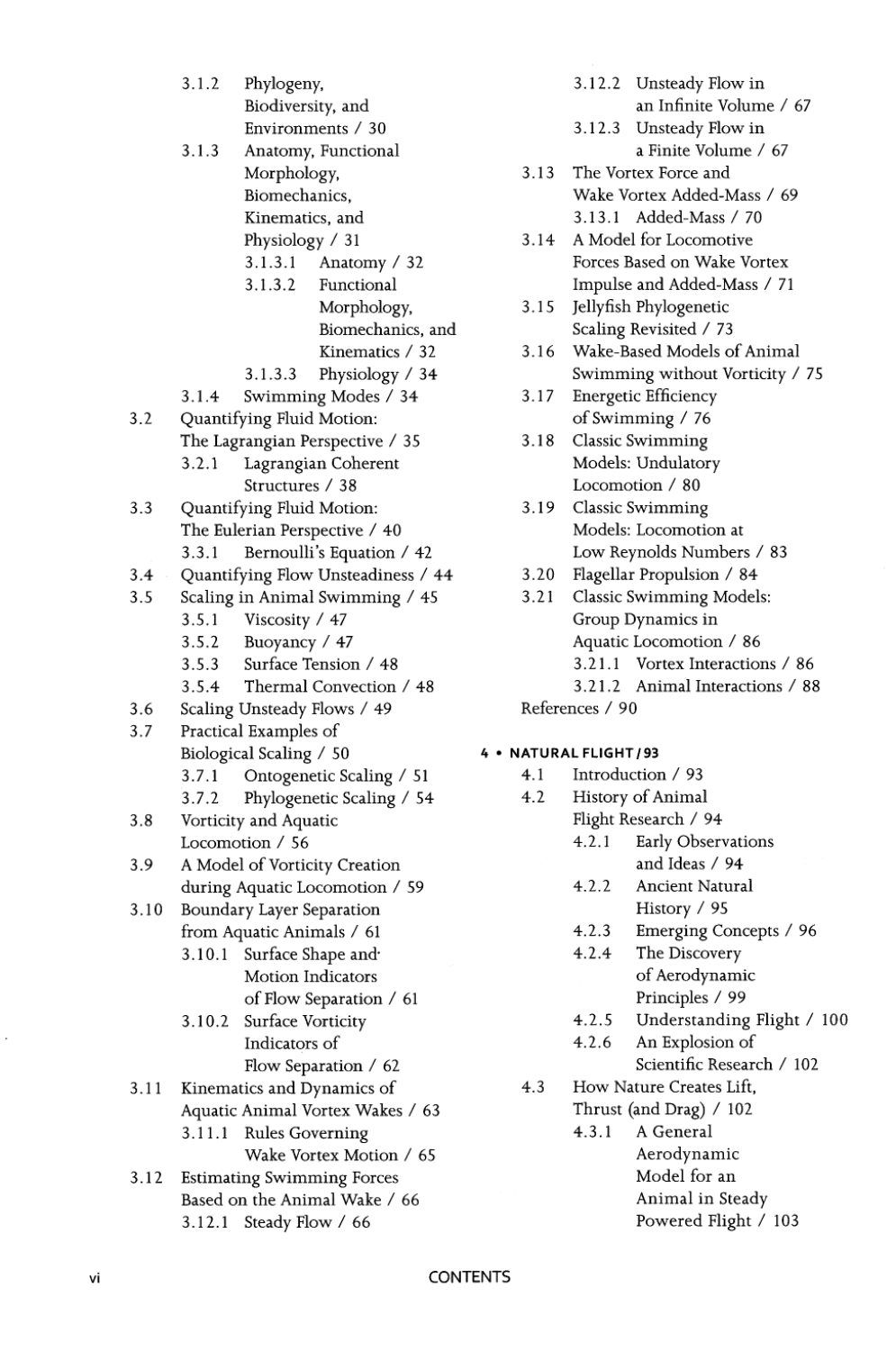|                                                  | 4.3.2 |                              | Specific Lift-Generating |    |  |  |
|--------------------------------------------------|-------|------------------------------|--------------------------|----|--|--|
|                                                  |       |                              | Mechanisms / 105         |    |  |  |
|                                                  |       | 4.3.2.1                      | Lift: The                |    |  |  |
|                                                  |       |                              | Wagner                   |    |  |  |
|                                                  |       |                              | Effect / 105             |    |  |  |
|                                                  |       | 4.3.2.2                      | Lift: Total Flow         |    |  |  |
|                                                  |       |                              | Pattern / 106            |    |  |  |
|                                                  |       | 4.3.2.3                      | Leading                  |    |  |  |
|                                                  |       |                              | Edge Vortex              |    |  |  |
|                                                  |       |                              | Lift / 106               |    |  |  |
|                                                  |       | 4.3.2.4                      | Wing-Wake                |    |  |  |
|                                                  |       |                              | Interaction / 107        |    |  |  |
|                                                  |       | 4.3.2.5                      | Clap, Fling,             |    |  |  |
|                                                  |       |                              | Peel, and                |    |  |  |
|                                                  |       |                              | Reverse Peel             |    |  |  |
|                                                  |       |                              | Mechanisms / 108         |    |  |  |
|                                                  |       | 4.3.2.6                      | The Kramer               |    |  |  |
|                                                  |       |                              | Effect / 109             |    |  |  |
|                                                  |       | 4.3.2.7                      | Added-Mass               |    |  |  |
|                                                  |       |                              | Inertia / 111            |    |  |  |
|                                                  |       | Biodiversity of Flight / 111 |                          |    |  |  |
|                                                  | 4.4.1 |                              | Passive Displacement     |    |  |  |
|                                                  |       |                              | by the Wind / 112        |    |  |  |
|                                                  | 4.4.2 |                              | Parachuting, Gliding,    |    |  |  |
|                                                  |       | Tumbling, Rotation,          |                          |    |  |  |
|                                                  |       | and Gyration of              |                          |    |  |  |
|                                                  |       |                              | Plant Seeds / 112        |    |  |  |
|                                                  | 4.4.3 | Animal Flight                |                          |    |  |  |
|                                                  |       |                              | Diversity: Gliding / 113 |    |  |  |
|                                                  | 4.4.4 |                              | Animal Flight Diversity: |    |  |  |
|                                                  |       |                              | Powered Flight / 114     |    |  |  |
|                                                  |       | 4.4.4.1                      | Insects / 114            |    |  |  |
|                                                  |       | 4.4.4.2                      | Vertebrates / 115        |    |  |  |
|                                                  |       |                              |                          |    |  |  |
| Functional Morphology<br>of Flying Animals / 116 |       |                              |                          |    |  |  |
|                                                  | 4.5.1 |                              | Birds: Quadrupeds        | 5. |  |  |
|                                                  |       | with Feathered               |                          |    |  |  |
|                                                  |       | Front Legs / 116             |                          |    |  |  |
|                                                  |       | 4.5.1.1                      | Feathers / 117           |    |  |  |
|                                                  |       | 4.5.1.2                      | Internal·                |    |  |  |
|                                                  |       |                              | Anatomy / 118            |    |  |  |
|                                                  |       | 4.5.1.3                      | Wings / 119              |    |  |  |
|                                                  |       | 4.5.1.4                      | Wing                     |    |  |  |
|                                                  |       |                              | Actions / 120            |    |  |  |
|                                                  |       | 4.5.1.5                      | Tail / 121               |    |  |  |
|                                                  |       | 4.5.1.6                      | Other Flight-            |    |  |  |
|                                                  |       |                              | <b>Related Parts</b>     |    |  |  |
|                                                  |       |                              | of the Body / 122        |    |  |  |
|                                                  |       | 4.5.1.7                      | Adaptations              |    |  |  |
|                                                  |       |                              | to Extreme               |    |  |  |
|                                                  |       |                              | Flight                   |    |  |  |
|                                                  |       |                              | Conditions / 122         |    |  |  |

 $4.4$ 

 $4.5$ 

| 4.5.2 | Flight with Skin |
|-------|------------------|
|-------|------------------|

- Flaps: Bats / 125
- 4.5.3 Flight with Skin Flaps: Pterosaurs / 127
- 4.5.4 Winged Insects / 128
- 4.6 The Metabolie Cost of Flight / 132
	- 4.6.1 Insects / 133
	- 4.6.2 Birds / 134
	- 4.6.3 Bats / 134
	- 4.6.4 Comparing Flight Costs / 136
- 4.7 Evolution of Powered
	- Animal Flight / 138
	- 4.7.1 Evolution by
	- Natural Selection / 138 4.7.2 The Obscure
		- Distant Past of Early Insects in Flight / 139
	- 4.7.3 The Origins of Flight
	- on Leather Wings / 140 4.7.4 The Beginning
		- of Bird Flight / 140
		- 4.7.4.1 Archaeopteryx lithographica / 140
			- 4.7.4.2 Confiicting Views and the Archaeopteryx Case / 143 4.7.4.3 Archaeopteryx
	- Ecology / 143 4.7.5 Radiation of Ancient
		- Mesozoic and Modern Paleocene Birds / 145
- References / 145

## **TERRESTRIALLOCOMOTION/151**

- 5.1 Introduction / 151
	- 5.1.1 Invasions of the Land / 151
	- 5.1.2 The Phylogeny of Invasions / 151
	- 5.1.3 Environmental
	- Factors and Timing / 152
	- 5.1.4 Anatomy, Functional Morphology, Biomechanics,
		- and Physiology / 152
	- 5.1.5 Solutions for Terrestrial Locomotion / 153 5.1.5.1 Locomotion

without

Limbs / 153